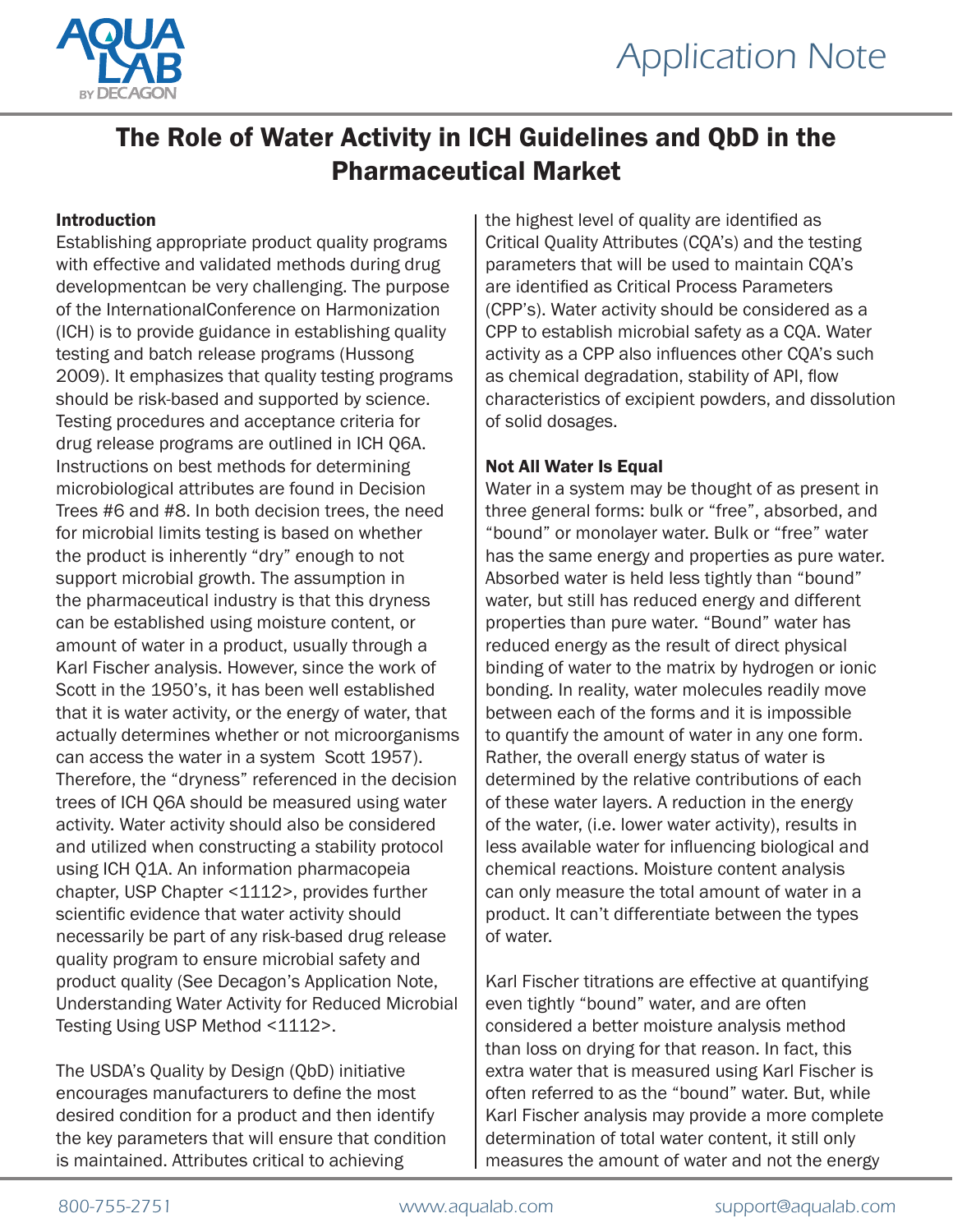

# *Application Note*

status of the water. Because it measures the energy or "availability" of water, water activity provides better correlations to biological and chemical reaction rates than Karl Fischer analysis.

## What is Water Activity?

Water activity describes the thermodynamic energy status of the water in a system. Though not scientifically correct, it may help to picture water activity as the amount of "available" water in a system. It is not a measure of how much water is present in a product, but is an indicator of how much the water in the product resembles and behaves like pure water. Water activity values range from 0 (bone dry) to 1.0 (pure water). As water activity decreases, the water in a product decreases in energy and is less "available" for microbial growth, for chemical reactivity, for moisture migration, and to act as a solvent.

Scientifically, water activity is defined as the vapor pressure of water (p) over a sample divided by the vapor pressure of pure water (po) at a given temperature. By measuring this vapor pressure relative to the vapor pressure over pure water at the same temperature, it is possible to determine the energy of water in the sample. Water that is associated chemically or physically in a sample has lower energy and will not readily move into the vapor phase, thereby decreasing the vapor pressure above the sample.

# Water activity in ICH

Water activity is the best index for microbial growth. A product may contain a relatively large percentage of moisture, but if the water is chemically "bound" to humectants or solutes, such as salts, sugars, or polyols, the water is biologically unavailable for microbial growth. The water activity concept has served microbiologists and food technologists for decades and is the most commonly used criterion for food safety and quality. Every microorganism has a limiting aw below which it cannot grow. No direct relationship exists for moisture content and microbial growth.

Consequently, the dry condition referenced in ICH Q6A that justifies reduced microbial testing can only be determined using water activity. In addition, ICH Q1A, which outlines stability testing programs for newly released drug products, requires that products be held at various humidity levels. This is essentially the same as requiring products to be held at various water activity levels, because water activity and equilibrium relative humidity are the same measurement ( $a_w = %ERH/100$ ). Humidity is a critical part of these stability programs because water activity (or %RH) drastically influences product stability.

# Water Activity in QbD

A drug manufacturer that decides to develop their nonsterile drug release program based on QbD principles needs to identify their CQA's. If they determine that microbial attributes are one of their CQA's, they will need to setup one or several CPP's that will describe the microbial safety of their product. Currently, most pharmaceutical companies will follow USP <61> and conduct microbial limits release testing. However, the purpose of both ICH and QbD is to develop riskbased, science backed programs. Minimum water activity limits for microbial growth are well established in the scientific literature as well as in USP <1112>. Consequently, especially for solid dosage products, water activity makes more sense as a CPP for establishing microbial safety than microbial testing because it is cheaper, faster, and scientifically sound. Furthermore, it is more reliable thanmicrobial testing since it establishes the safety of an entire batch while microbial testing only assures the integrity of the sample tested (Hussong 2009).

Water activity is not only useful as a microbial CPP, but also has merit as a CPP for other CQA's such as product integrity, API stability, and dissolution. Differences in water activity levels between components or a component and the environmental humidity is a driving force for moisture migration. If an API is combined with an excipient or coating system at different water activities, water can migrate to the API making it more susceptible to